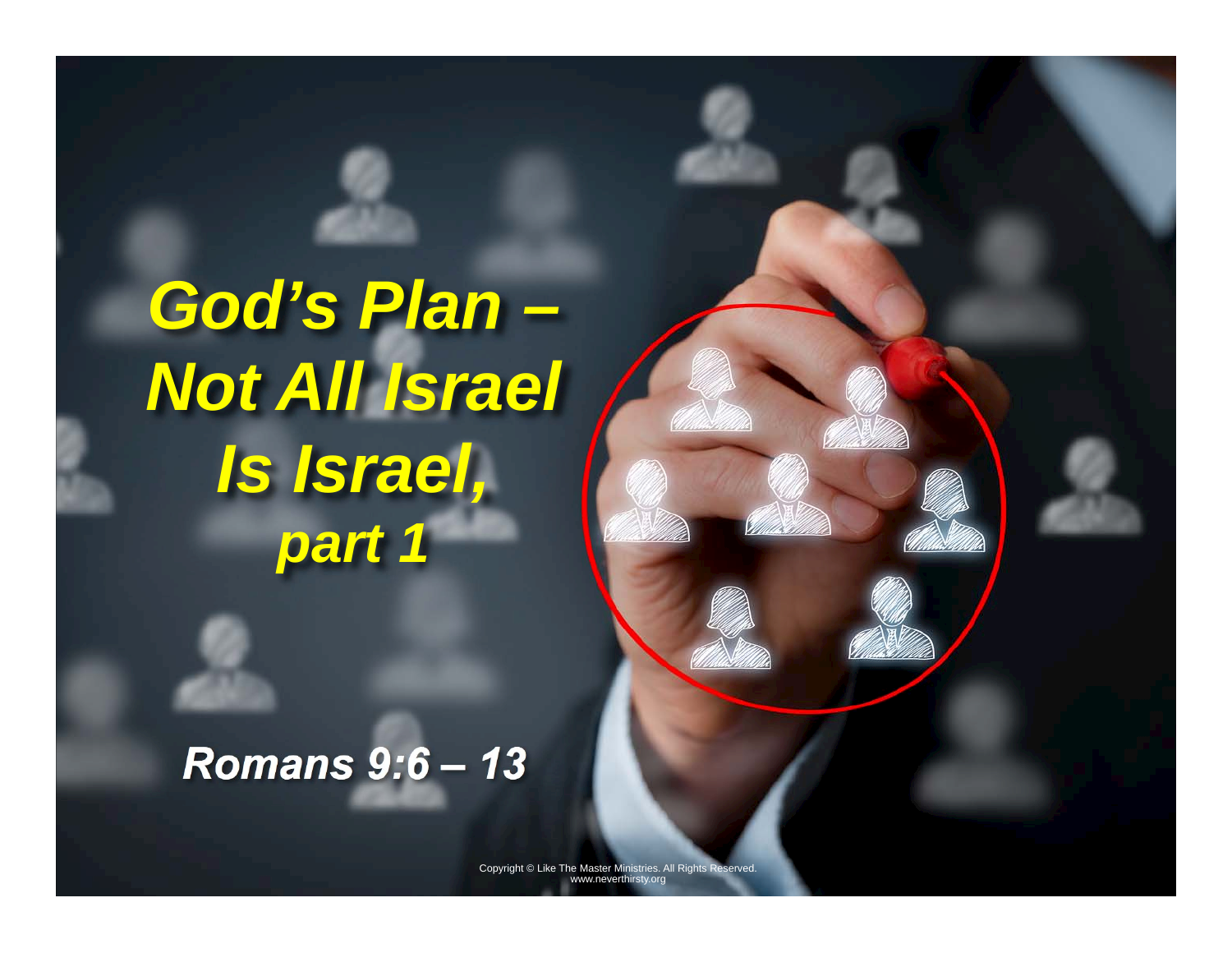*Parable of Wide and Narrow Road* 

*Matthew 7:13-14*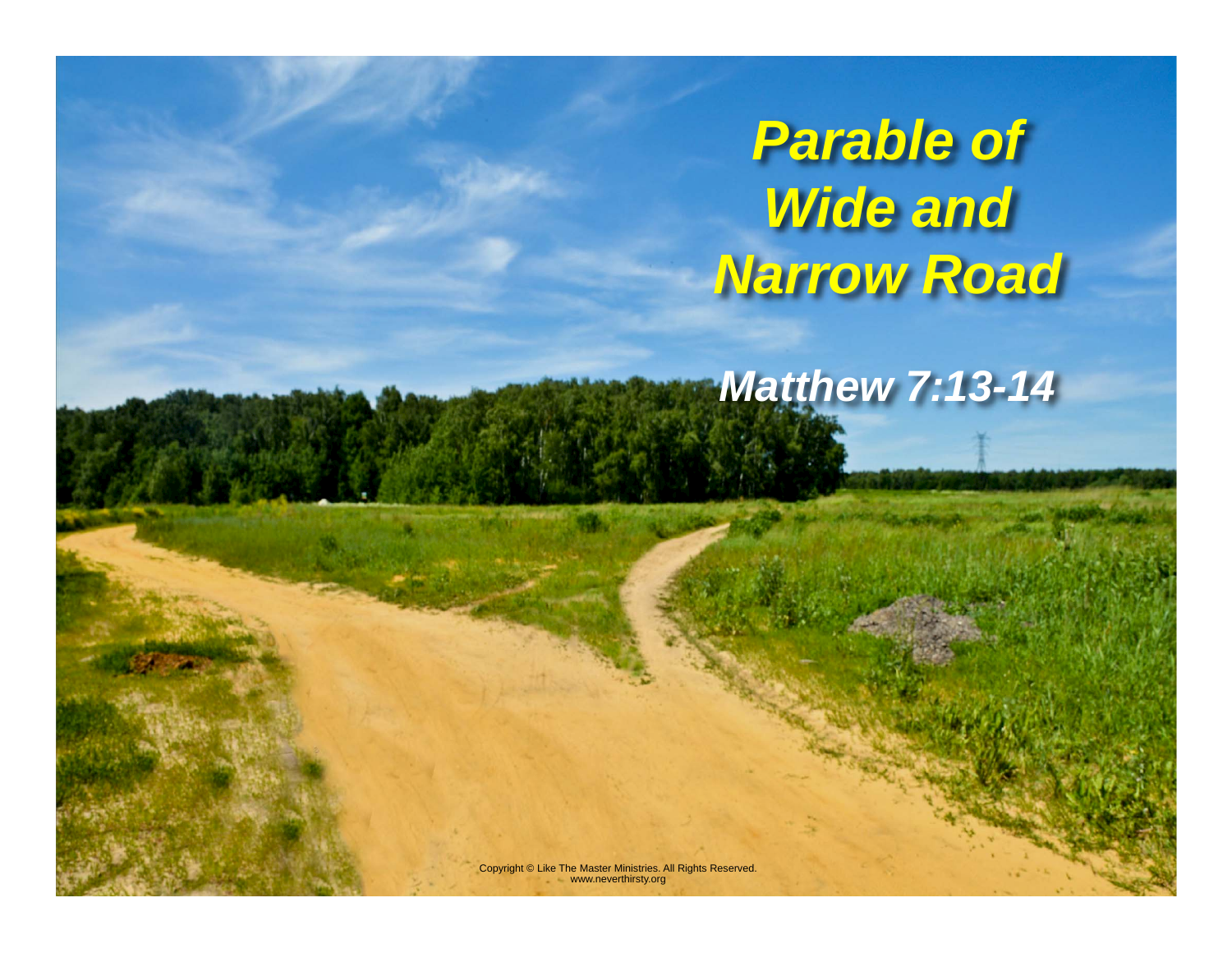# *- Noah's Ark -*

### *Only One Family Was Saved*

*Genesis 6:5 - 7:4* 

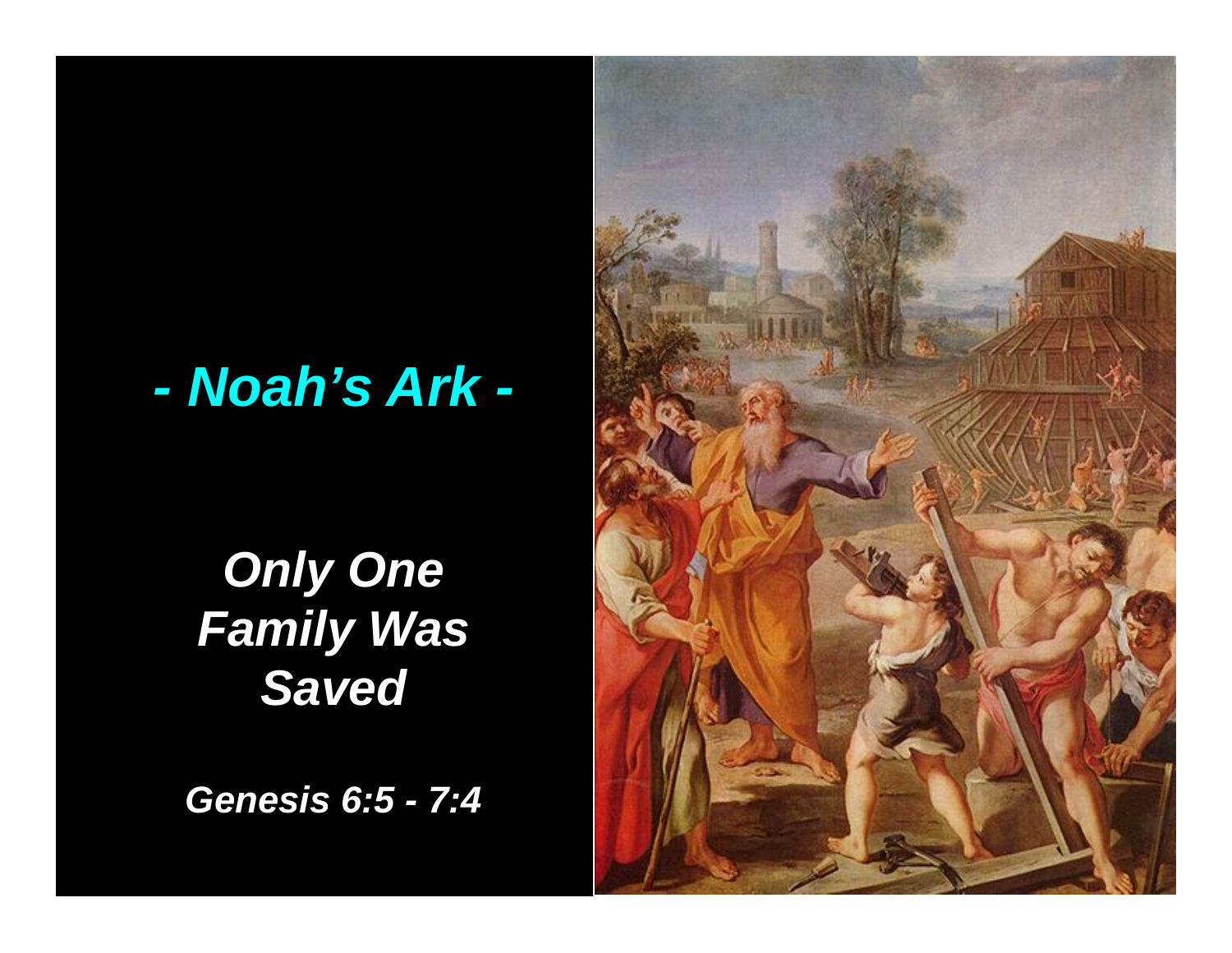# *Elijah Hiding In A Cave*

#### *1 Kings 19:9 - 21*

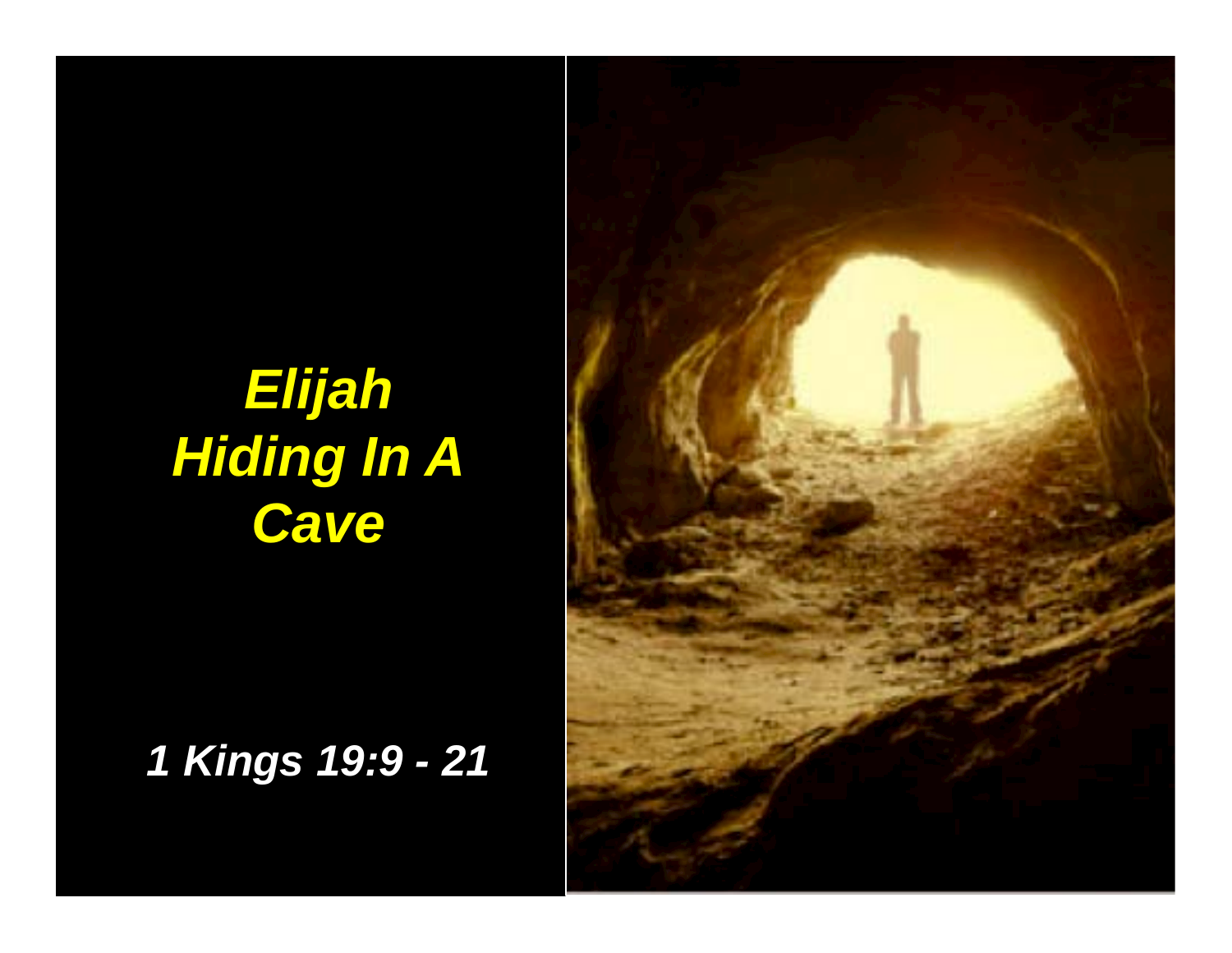*Jewish Leaders Rejected Christ* 

*As Savior & King* 

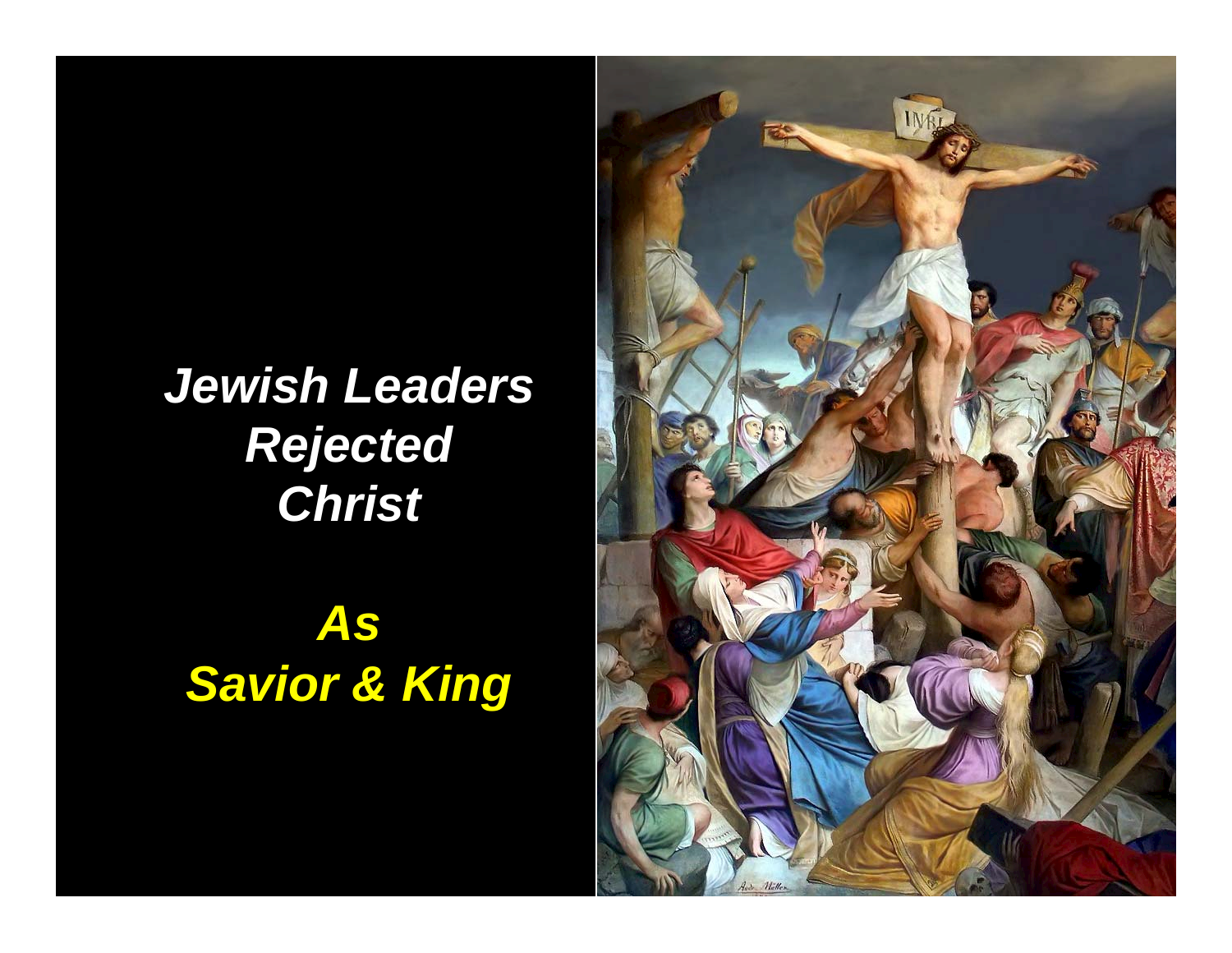# *To The Early Christians . . .*

*It would appear that God's plan to use Israel as His spokesman - was a failure!* 

*. . . they had rejected the Christ*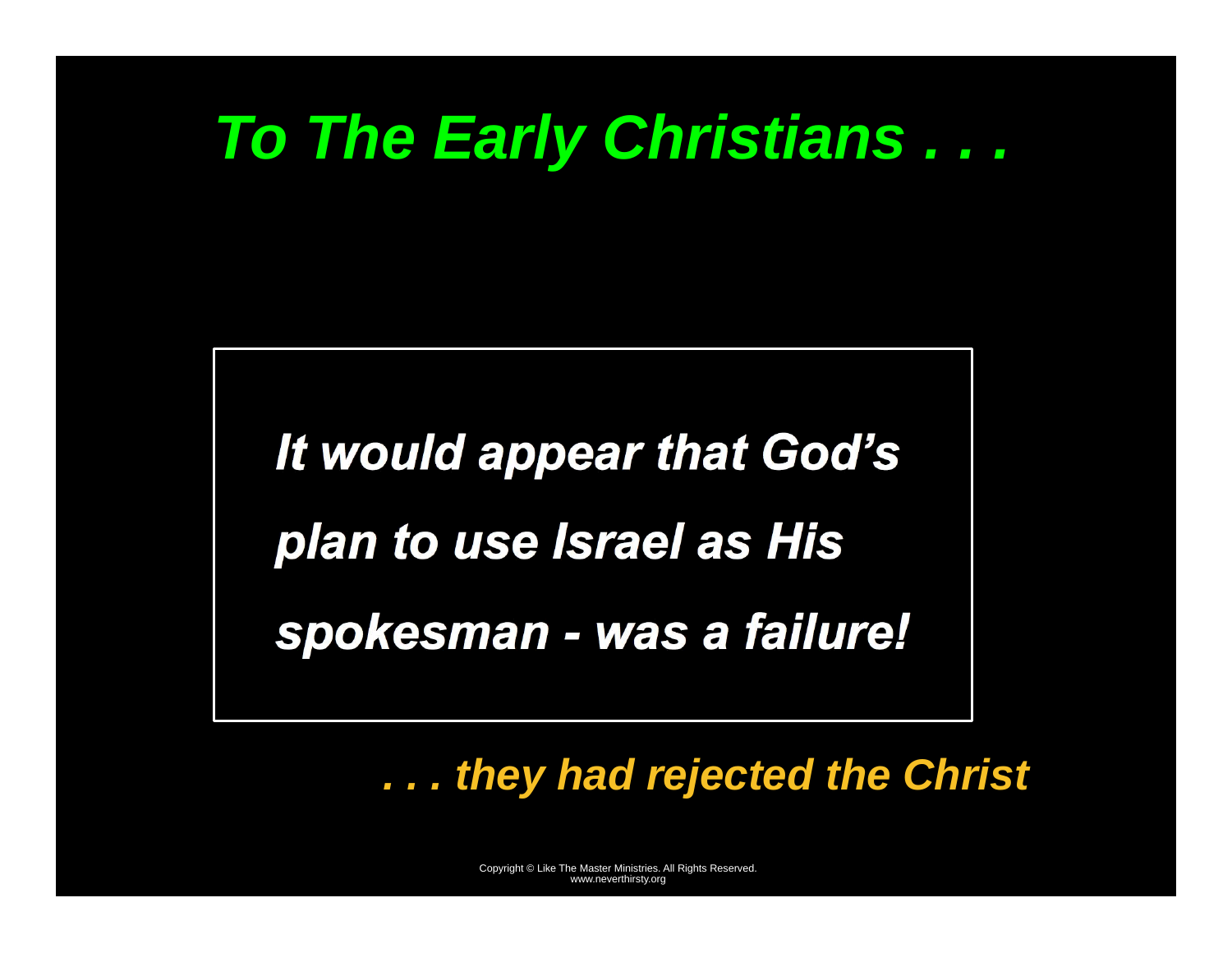# *Israel – Given Special Privileges*

- *Adopted*
- $\bullet$ *Saw God's glory*
- $\bullet$ *Given the covenants*
- $\bullet$ *Given the Law*
- *Told how to worship God*
- $\bullet$ *Given the Messianic promises*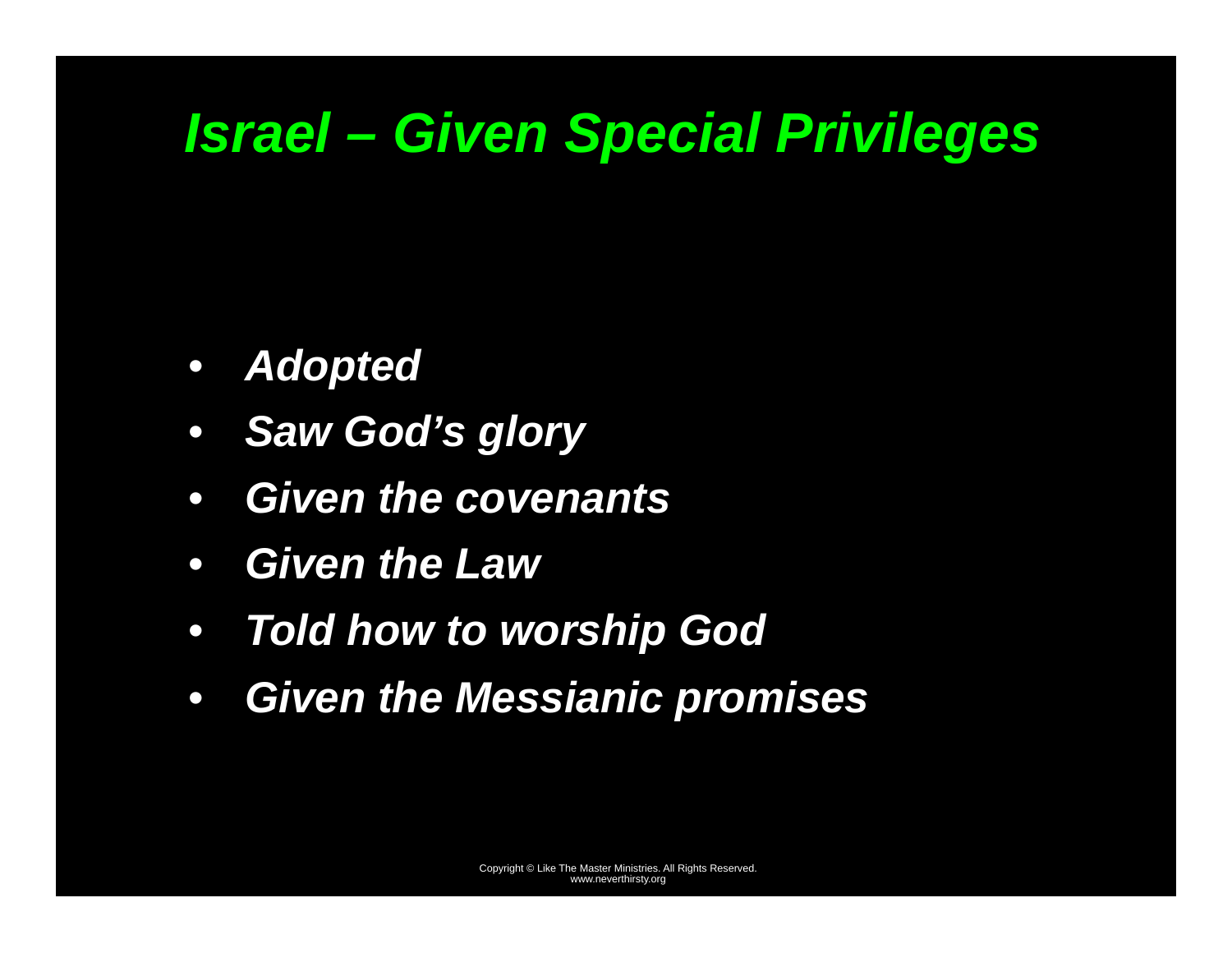### *Not All Israel Is Israel Romans 9:6 - 7*

#### *God's Word has not failed Isa. 55:10-11 1 Thess. 2:13*

*All Israel is not Israel* 

*Gen. 21:12*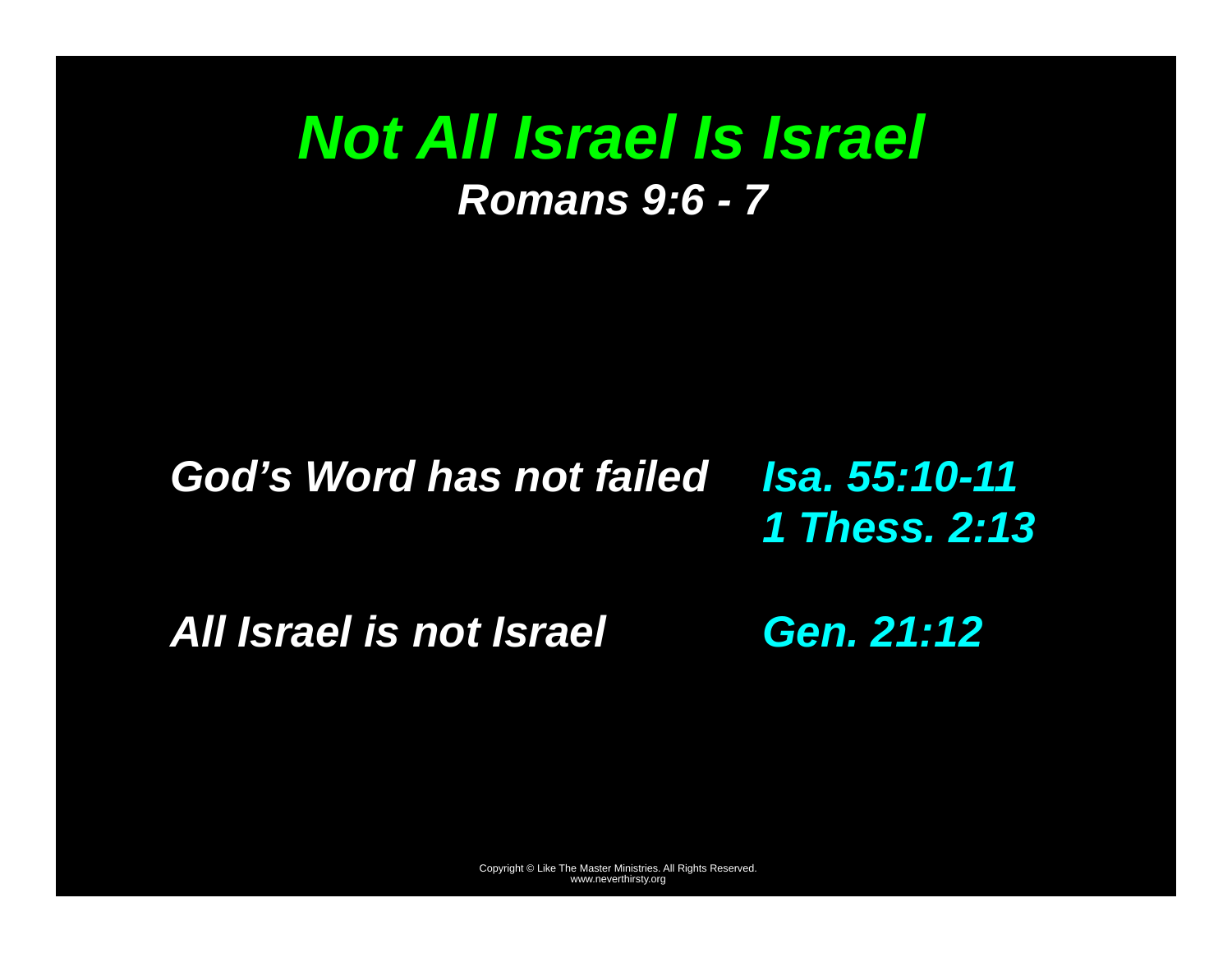# *Nor, All The Descendants of Abraham, Children Romans 9:7*

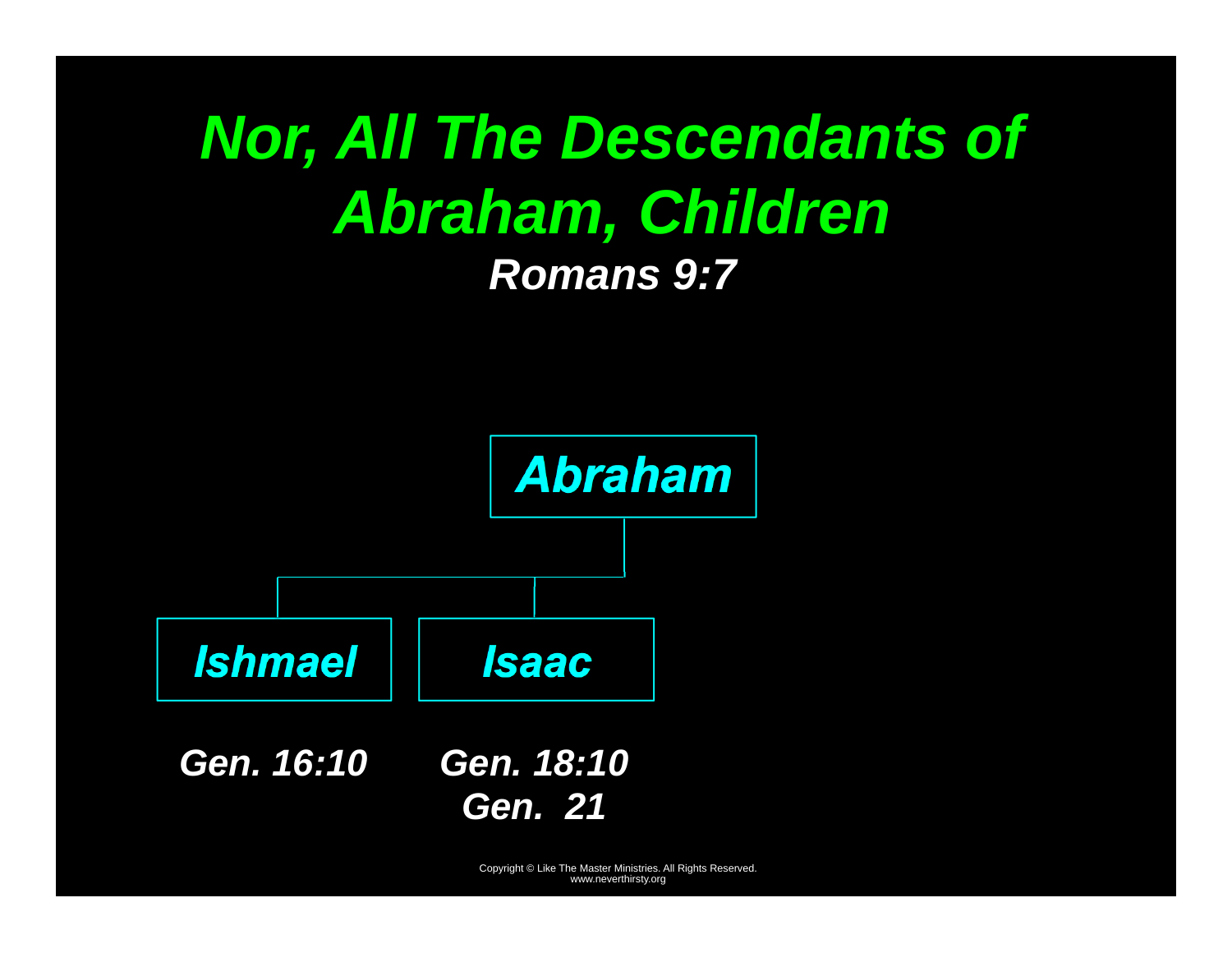

#### *Just as . . .*

*Not all children of the flesh are children of God* 

*True Statement* 

*Not all descendants are children of the Promise* 

*Conclusion*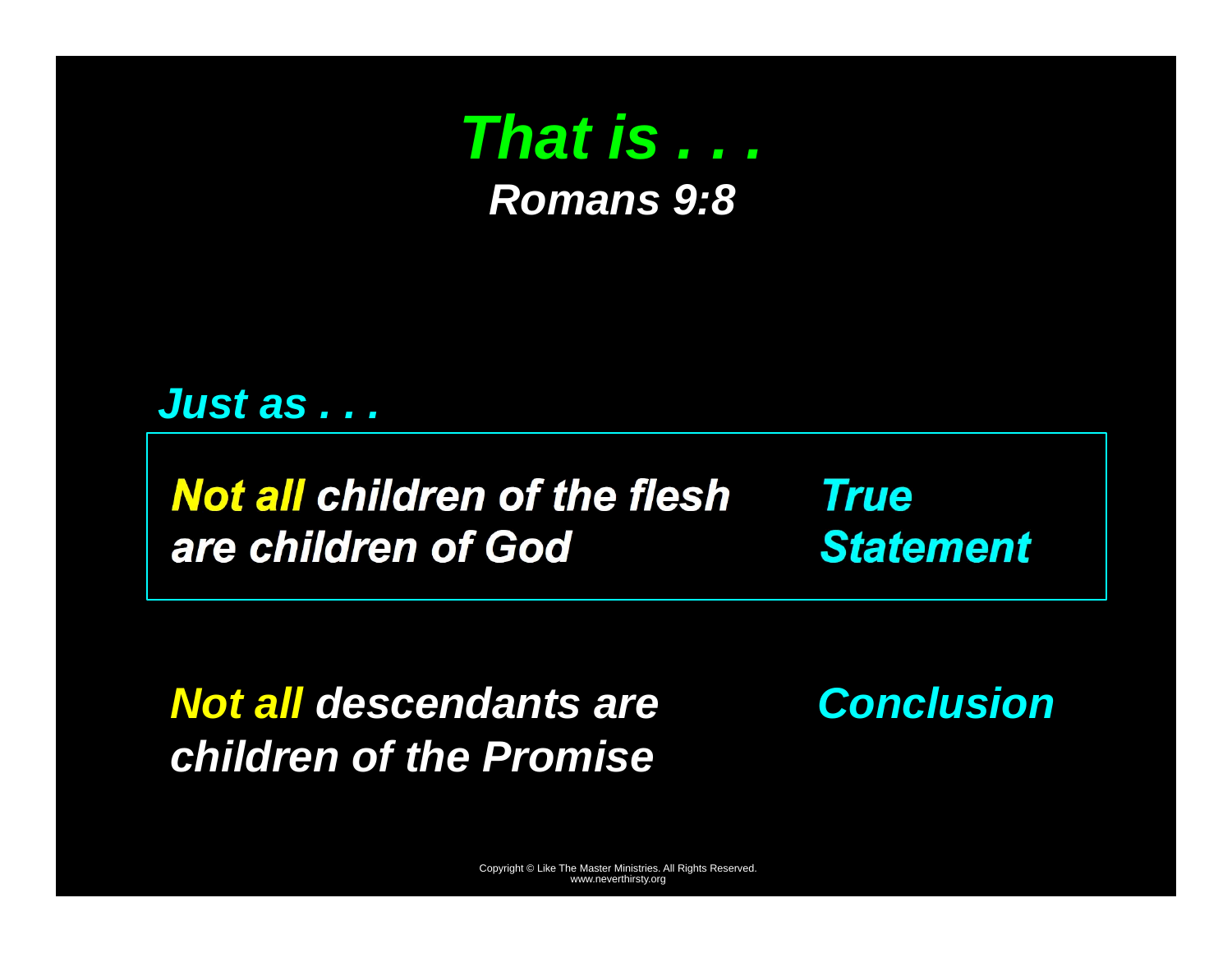

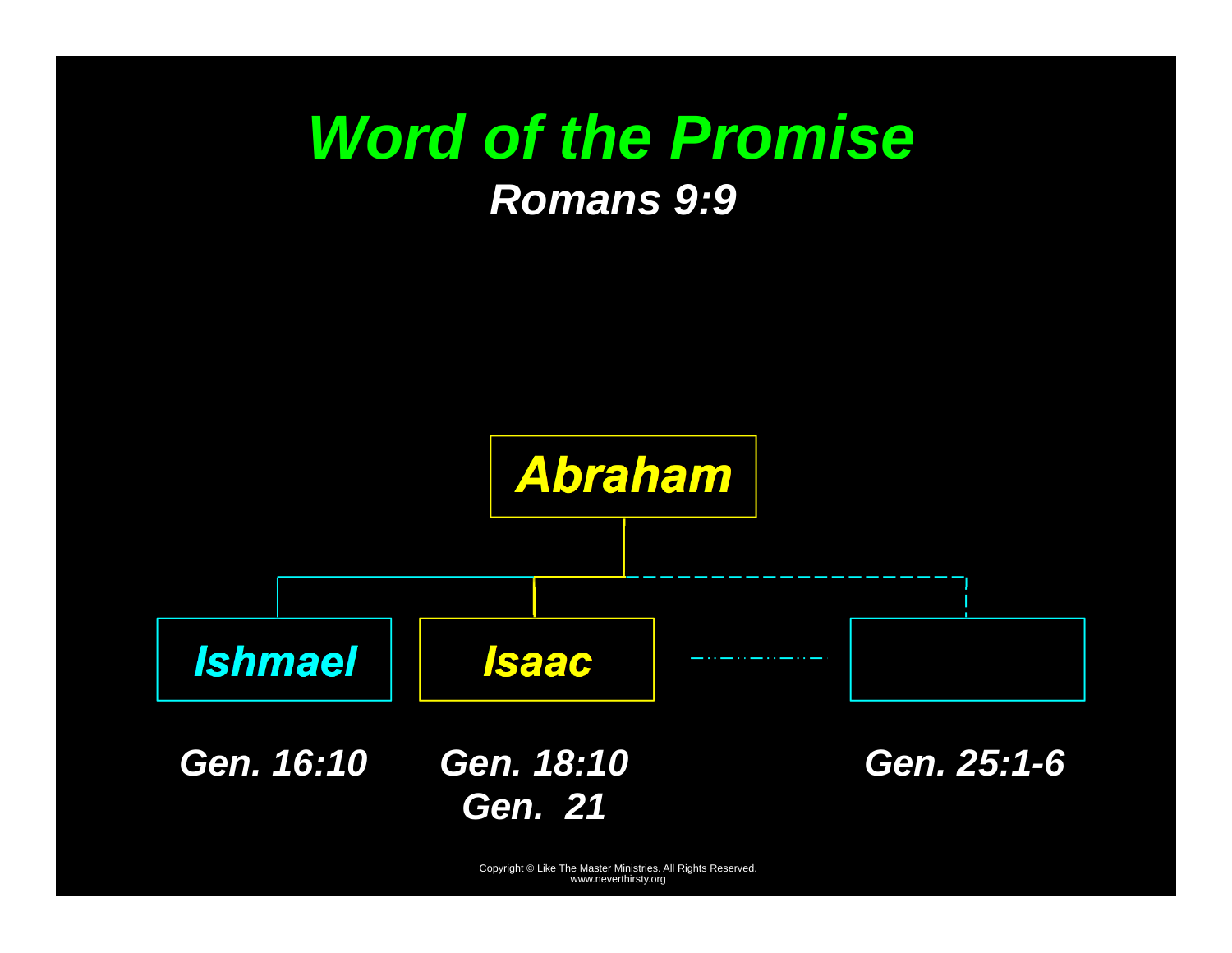## *Rebekah Conceived Twins Romans 9:10 - 13*

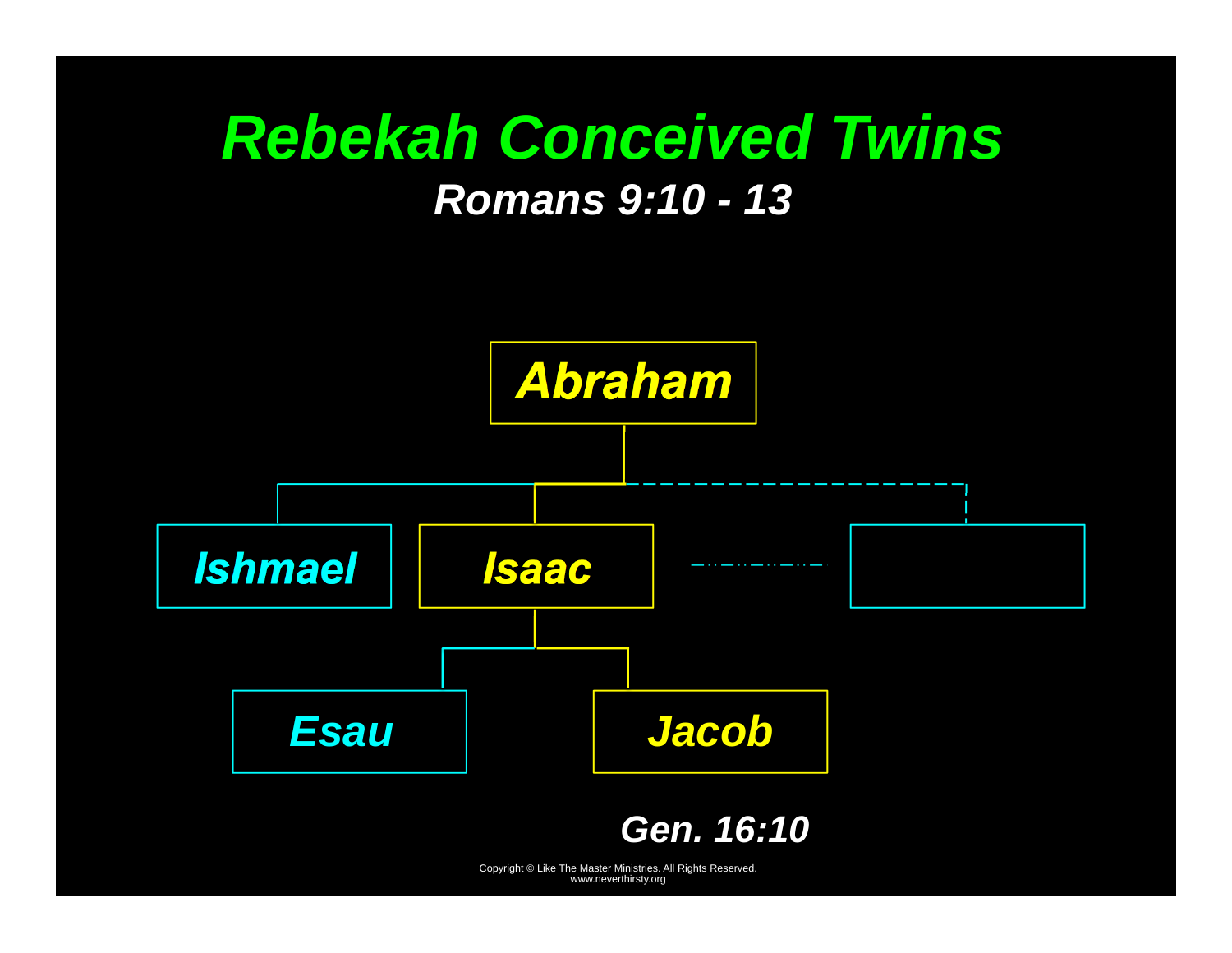# *Moses Before Pharoah Exodus 32:31-32*

Wikigallery.org - Do not use for commercial use. Do not remove this warning.